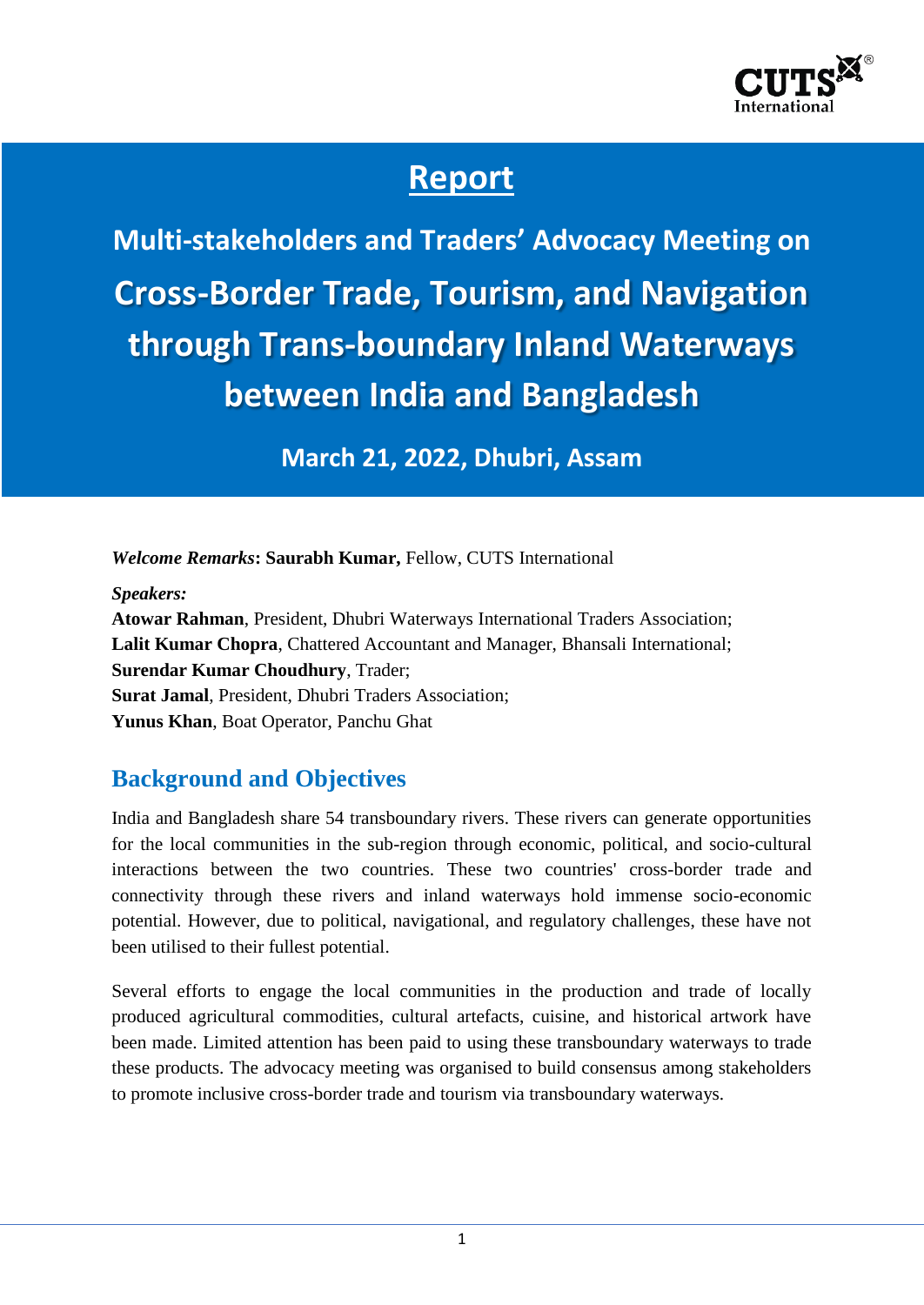The meeting aimed to discuss the issues and challenges of the stakeholders involved in trade and tourism through the inland transboundary waterways and suggest measures to strengthen trade and tourism activities through the Dhubri port.

This advocacy meeting was organised under a regional project entitled "Transboundary Rivers of South Asia" (TROSA), which is supported by the Swedish International Development Cooperation Agency (Sida) and managed by Oxfam. The project aims to reduce the poverty of marginalised and vulnerable river basin communities through increased access to and control over water resources on their livelihoods depend. The details of the project can be accessed [here.](https://cuts-citee.org/trans-boundary-rivers-of-south-asia-trosa/)

## **Key Points**

There has been an increase in trade volume for third-country goods from the Dhubri port. Dhubri Port in Assam has the potential to be an export hub for Bangladesh, but functional challenges are stopping it from realising its total capacity. The Brahmaputra river near Dhubri forms a secondary channel, which requires dredging to make the inland waterway navigable.

Due to a lack of dredging, large vessels and ships are prohibited from entering the Dhubri port. Presently, this port sends shallow-draft vessels to Chilmari, Bangladesh.

The stakeholders also expressed their need for Indian vessels. Mostly, Bangladesh vessels are used for trade through this port, and the Bangladeshi vessels are charged higher. The Dhubri port needs infrastructure that would help promote more Indian vessels and reduce this cost. Shipbuilding and repairing infrastructure are highly demanded in this port.

The government should take the initiative to reduce the cost and increase trade volume. The focus should be given to the export of goods and on imports. Vessels returning empty are not cost-effective, and this demotivates the Indian traders.

From Guwahati to Dhubri, trucks cost INR 800 per MT. This cost can be reduced with the emergence of shallow-draft vessels at the Dhubri port

Bangladesh can export agricultural products, such as corn, ginger, etc., and locally produced goods through this port. The port has a high potential for promoting agricultural goods and locally produced goods as Dhubri has an agrarian economy. However, currently, stone chips are sent through this port.

The digitalisation of all the documents, faster implementation of the EDI system (Electronic Data Interchange), and reduction of paperwork and time-bound approvals are highly required in this region. The port also needs more facilities that would facilitate smooth and efficient trade.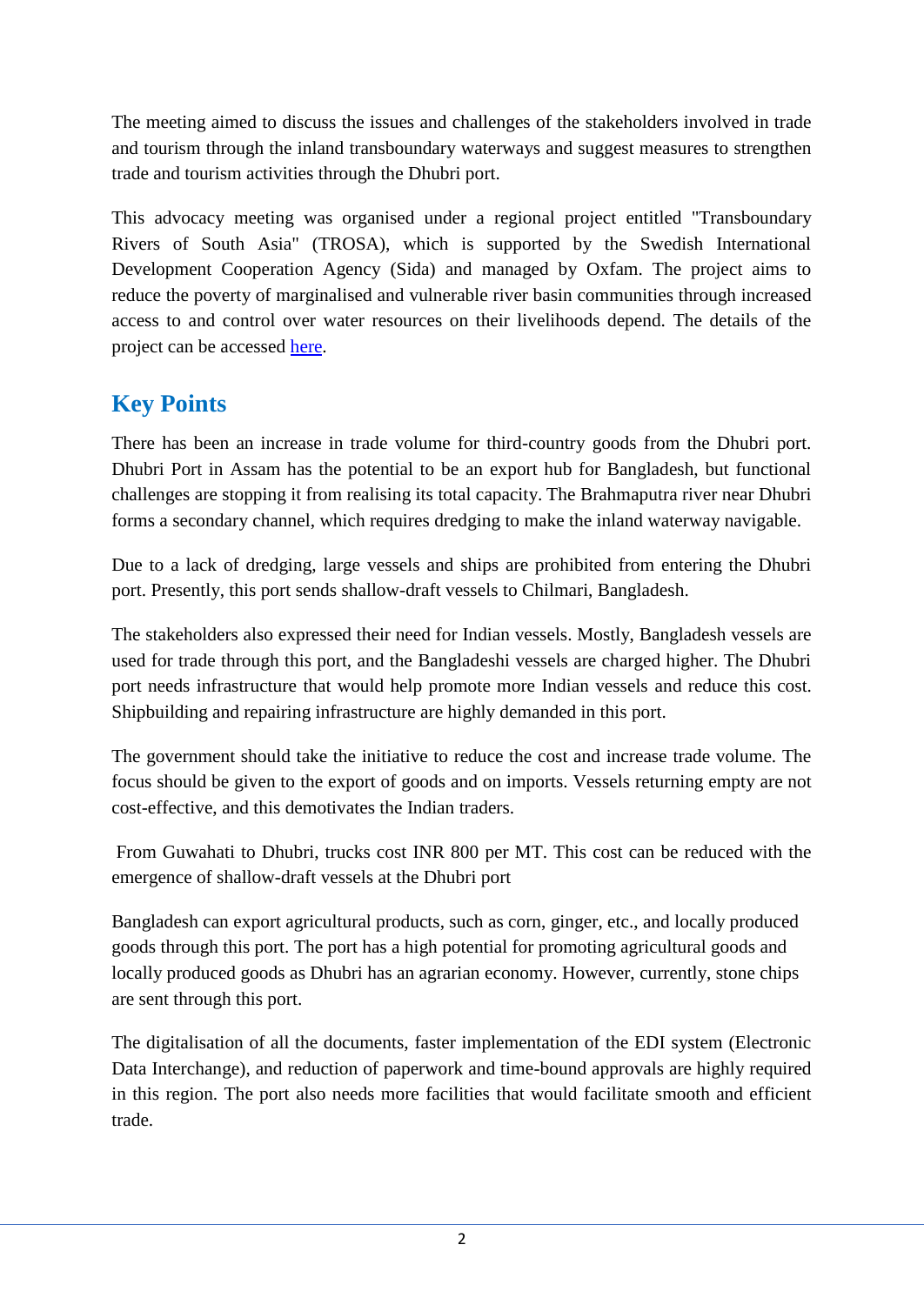In 2017, Assam's first RO-RO service was started on the Brahmaputra River from Dhubri to Hatsingmari, bordering the Meghalaya state. However, after the first trial run, the service was stopped abruptly. Reviving the Ro-Ro services in Dhubri Port will reduce costs and time.

The first consignment of the cotton-waste product took a longer time than expected. By road, consignments reach the traders in three days, whereas by waterway, it took nearly 1.5 months for the shipment to arrive at the Dhubri port from Chilmari, Bangladesh. It resulted in loss and an increase in cost and time.

A night navigation facility is necessary for vessels plying in the PIWTT route from Dhubri port. The navigation facility will also enable the exporters to run vessels at night.

Bangladesh's import duty on Indian products accounts for an eight percent tax, whereas import duty on Bhutanese products is cheaper, accounting for only two percent tax. The traders of Dhubri demanded that if import duty in Bangladesh is reduced on Indian products and at par with Bhutanese products, then local products can also be exported to Chilmari from Dhubri.

#### **Way Forward**

Continuity of dredging on the Brahmaputra river is necessary for the smooth movement of vessels to Chilmari from Dhubri.

Digitisation of all documents and paperwork is highly demanded in this port to reduce the cost and time involved. For this purpose, all the relevant stakeholders, such as traders, customs officials, bankers, etc., must undertake awareness generation workshops and capacity-building programmes.

For long-term sustainability and development in trade, Indian vessels are required to function and operate in the ports of North-east India.